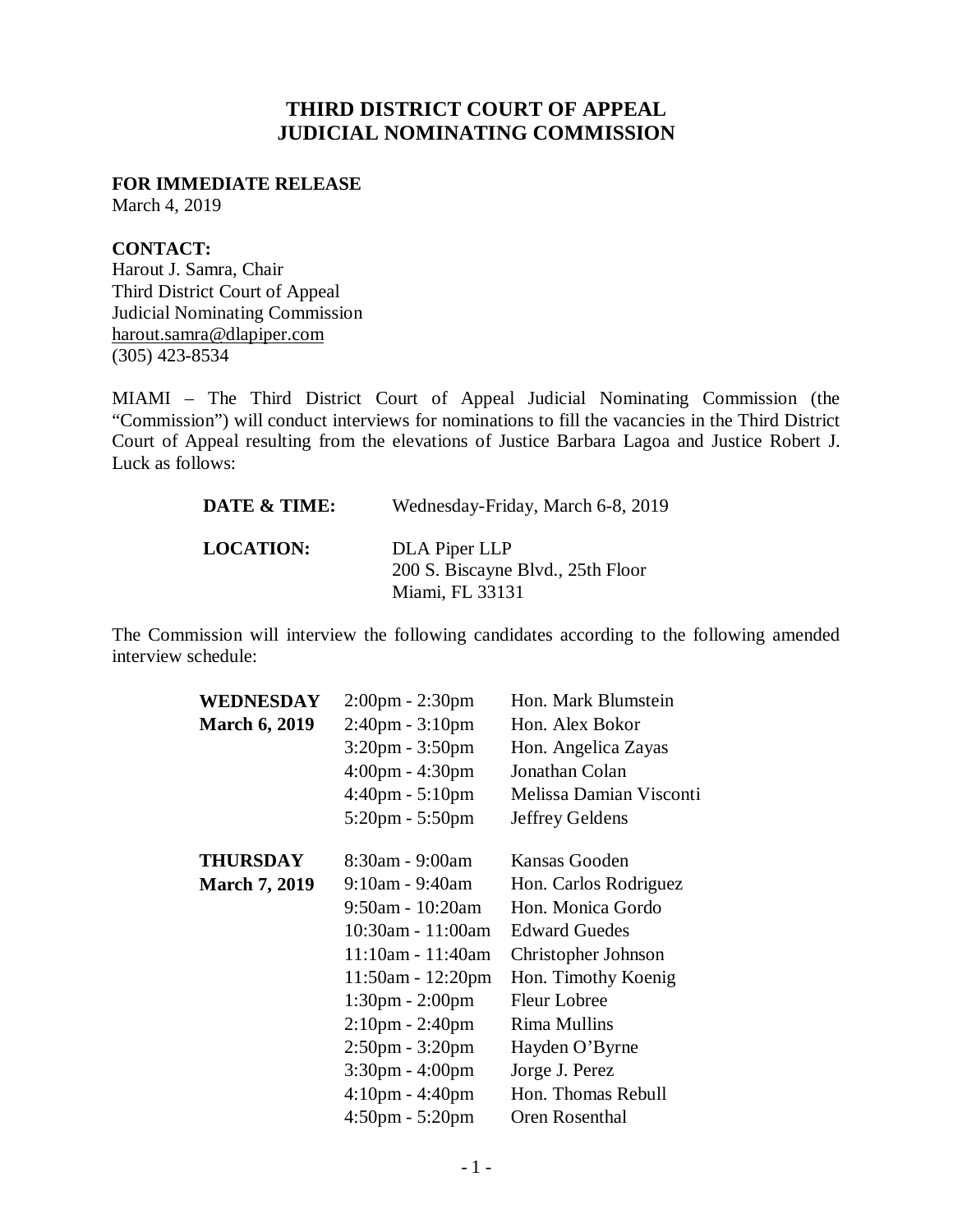| <b>FRIDAY</b>        | 8:00am - 8:30am                         | Hon. Migna Sanchez-Llorens                       |
|----------------------|-----------------------------------------|--------------------------------------------------|
| <b>March 8, 2019</b> | 8:40am - 9:10am                         | Ann St. Peter Griffith                           |
|                      | 9:20am - 9:50am                         | <b>Eduardo Sanchez</b>                           |
|                      |                                         | 10:00am - 10:30am Hon. Maria de Jesus Santovenia |
|                      |                                         | 10:40am - 11:10am Hon. Daryl Trawick             |
|                      | $11:20$ am - $11:50$ am Hon. Lisa Walsh |                                                  |
|                      |                                         | 11:50am - 12:20pm Hon. Marcia Caballero          |

Members of the public are invited to attend the interviews and also are urged to contact the Commission concerning applicants for judicial positions.

The Commission members are:

#### **Harout J. Samra, Chair**

DLA Piper LLP 200 S. Biscayne Blvd., Suite 2500 Miami, Florida 33131-5341 Telephone: (305) 423-8534 E-mail: harout.samra@dlapiper.com

#### **Richard D. Lara, Vice-Chair**

Spanish Broadcasting System, Inc. 7007 NW 77th Avenue Miami, FL 33166 Telephone: (305) 644-4824 E-mail: rlara@sbscorporate.com

#### **Adam M. Foslid**

Greenberg Traurig LLP 333 S.E. 2nd Avenue Miami, Florida 33131 Telephone: (305) 579-0553 E-mail: foslida@gtlaw.com

#### **Eric A. Hernandez**

Hernandez Lee Martinez, LLC 9190 Biscayne Boulevard, Suite 204 Miami Shores, Florida 33138 Telephone: (305) 842-2101 E-mail: eric@hlmlegal.com

#### **Lindsey Lazapoulos Friedman**

United States Attorney's Office Southern District of Florida 99 Northeast 4th Street Miami, Florida 33132 E-mail: lazopoulosfriedman@gmail.com